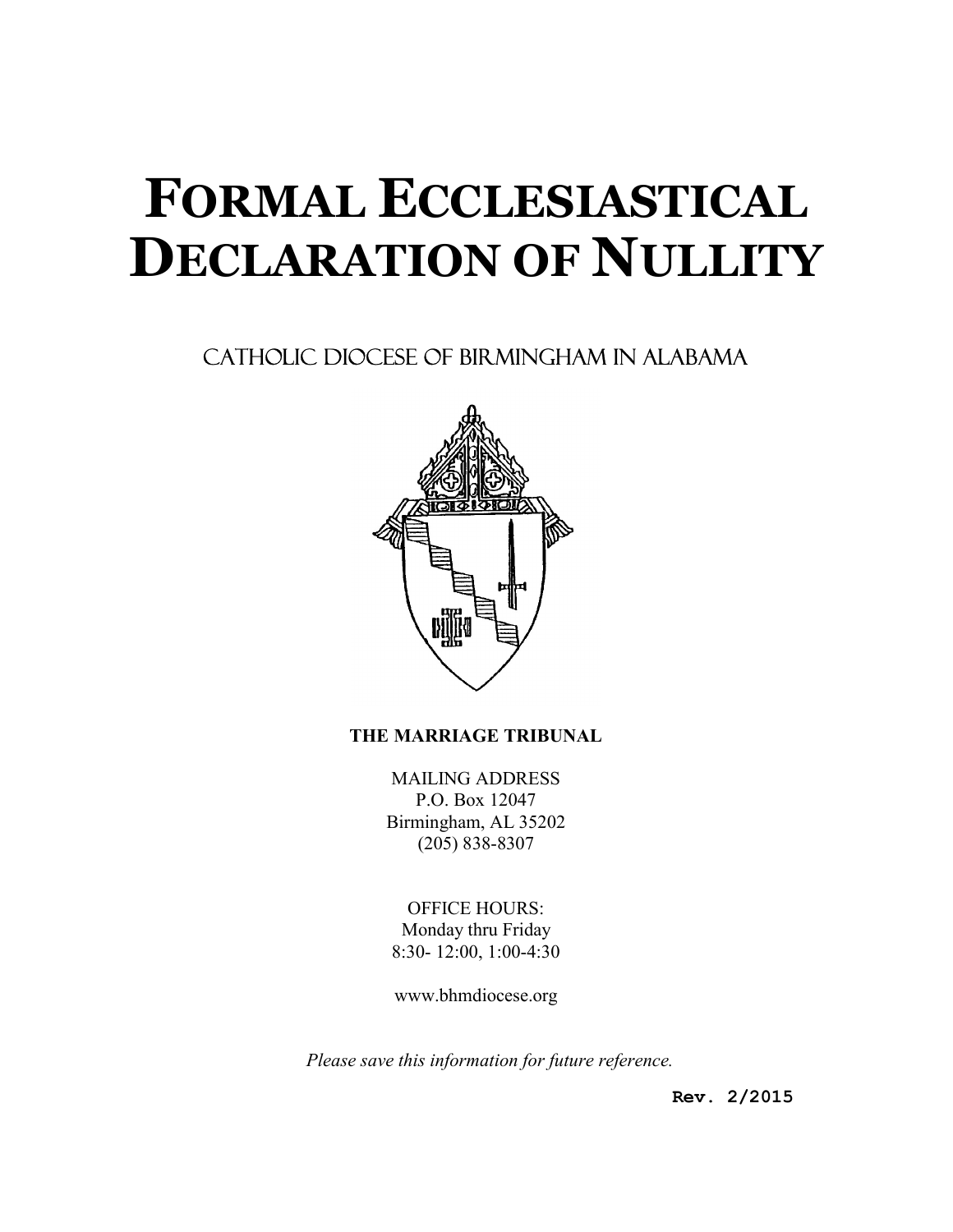#### THE MARRIAGE TRIBUNAL

This office investigates cases of marital failure to determine whether the parties entered a true marriage as understood in the Catholic Church. While availing itself of new insights gleaned from the modern sciences of psychology and sociology, it retains the concept of declaration of nullity from the Church's long and rich experience. Faithful to Catholic tradition it maintains the Gospel's prohibitions of arbitrary and unwarranted divorce while at the same time sustaining the basic right of individuals to enter a true marital union.

The Code of Canon Law of the Catholic Church describes marriage thus: "The matrimonial covenant, by which a man and a woman establish between themselves a partnership of the whole of life, is ordered by its nature to the good of the spouses and the procreation and education of offspring." (Canon 1055). The canon continues that if the marriage is celebrated between two baptized people it has been raised by Christ the Lord to be a sacrament. In marriage, the couple is considered as a permanent sign of this reality. It is on the basis of this initial commitment that the marriage is discussed.

A Church declaration of nullity has no civil effect; an ecclesiastical declaration of nullity DOES NOT affect the legitimacy of children in civil or in Church law. Such a declaration does not impute guilt to any party. An ecclesiastical declaration of nullity merely gives assurance from the Catholic Church that the information available gives us sufficient reason to assert that the consent given at the ceremony does not meet the requirements of Catholic Church law.

All Catholics and any other person who desires to marry in the Catholic Church have the right to ask the officials of the Catholic Church to investigate the validity of their former marriage.

#### THE PROCEEDINGS

#### 1. WHERE TO BEGIN

 A person desiring to obtain a declaration of nullity should contact the pastor, parish administrator or parochial vicar of the parish that they are attending or in which territory they reside. Upon setting up an appointment with one of the above, the party will be directed to the proper procedures to follow and will receive the proper forms for presenting the petition to the Tribunal. You will also be assisted throughout the entire process described below by your pastor, parochial vicar, parish administrator or by another person provided for you, who is known as your Procurator-Advocate.

# 2. INSTRUCTIONS FOR PREPARING A FORMAL TRIBUNAL CASE

 In order for the Tribunal to process a petition for a declaration of nullity without unnecessary delay, please follow these instructions carefully, always with the assistance of your pastor or the procurator-advocate provided for you.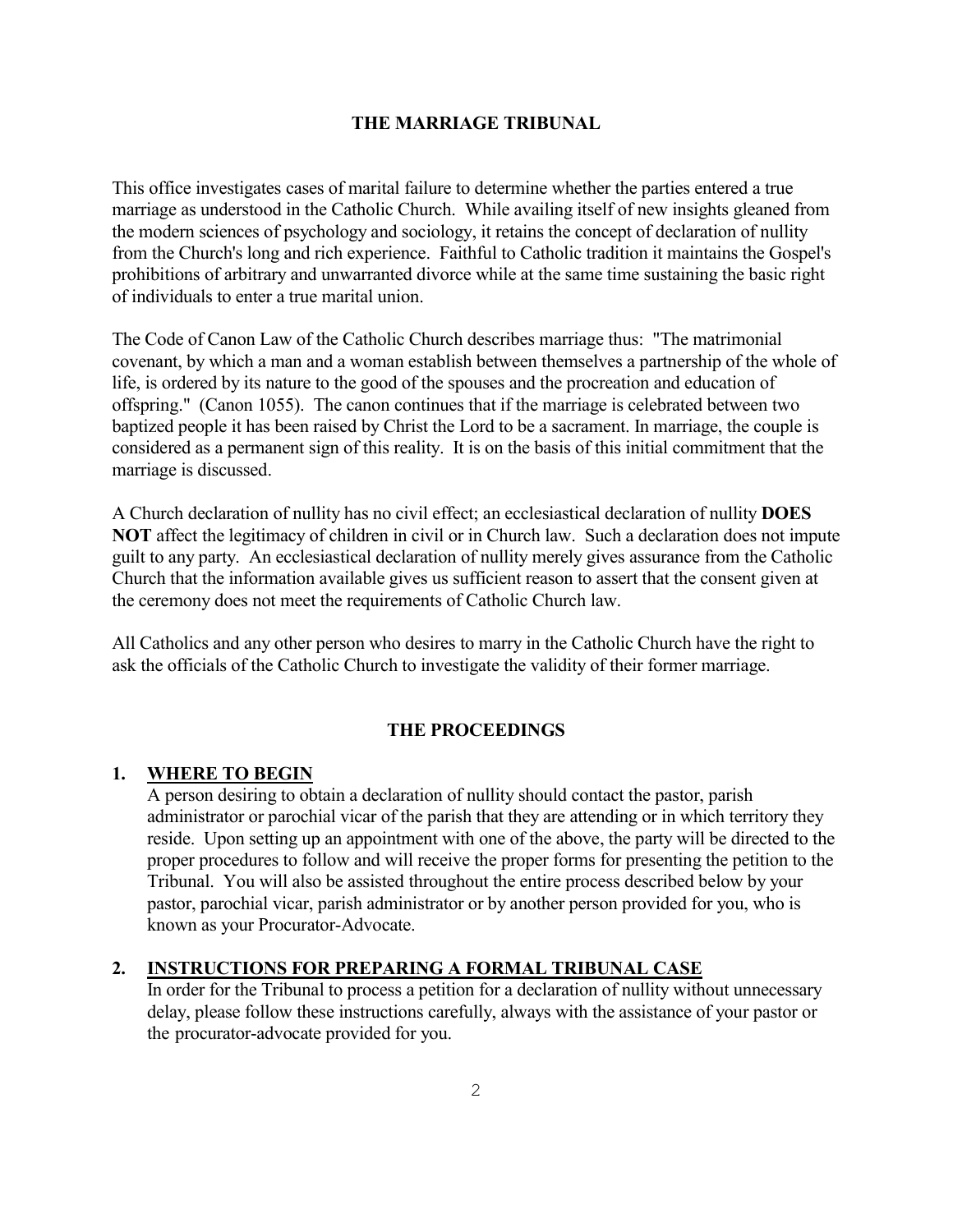- A. **Application for Formal Case of Annulment** To be completed by the **Procurator-** Advocate with the petitioner. We must have the last known address for your former spouse (respondent) in order to determine if this Court has the necessary competence to handle the case. If unable to obtain the address, please indicate in writing what efforts have been made to obtain it.
- B. Petition To be completed by the Petitioner and the Procurator-Advocate, giving the reasons (grounds) for nullity, and signed by petitioner.
- C. Mandate of Procurator-Advocate To be signed by petitioner and Procurator- Advocate. The Procurator-Advocate is your pastor, parochial vicar, deacon or Lay Advocate.
- D. Release Forms If counselors were used, at any time during the marriage, complete and sign the enclosed release forms giving the Tribunal permission to request information from them. You may go ahead and request the information directly from your counselor and provide it to us along with the completed application
- E. Autobiographical Essay Outline (Appendix) Petitioner must write a complete autobiography using this outline. Be as detailed as possible. All information received is the confidential property of the Tribunal and is never made available except as required by Church law for inspection by the Procurator-Advocates for the petitioner and the respondent, or the parties if necessary.
- F. Procurator-Advocate must provide in a separate letter an evaluation of the case and any other information considered pertinent.
- G. The following must be submitted with the above information:
	- 1) Certified Marriage Certificate and Divorce Decree (originals). These will be returned at the conclusion of the proceedings.
	- 2) Sacramental Records indicating Baptism and Confirmation of any Catholic parties dated within the last six months, usually obtainable from the person's church of Baptism. CATHOLIC ONLY.
	- 3) Small photo of petitioner
	- 4) Fee established by the Bishop.

# 3. PRESENTING THE FORMS

 When the party has completed all the instructions listed above, the Procurator-Advocate who has helped them prepare the forms should check to see that all the instructions have been carried out. The forms are then brought or mailed to the Tribunal by the Procurator-Advocate representing the petitioner.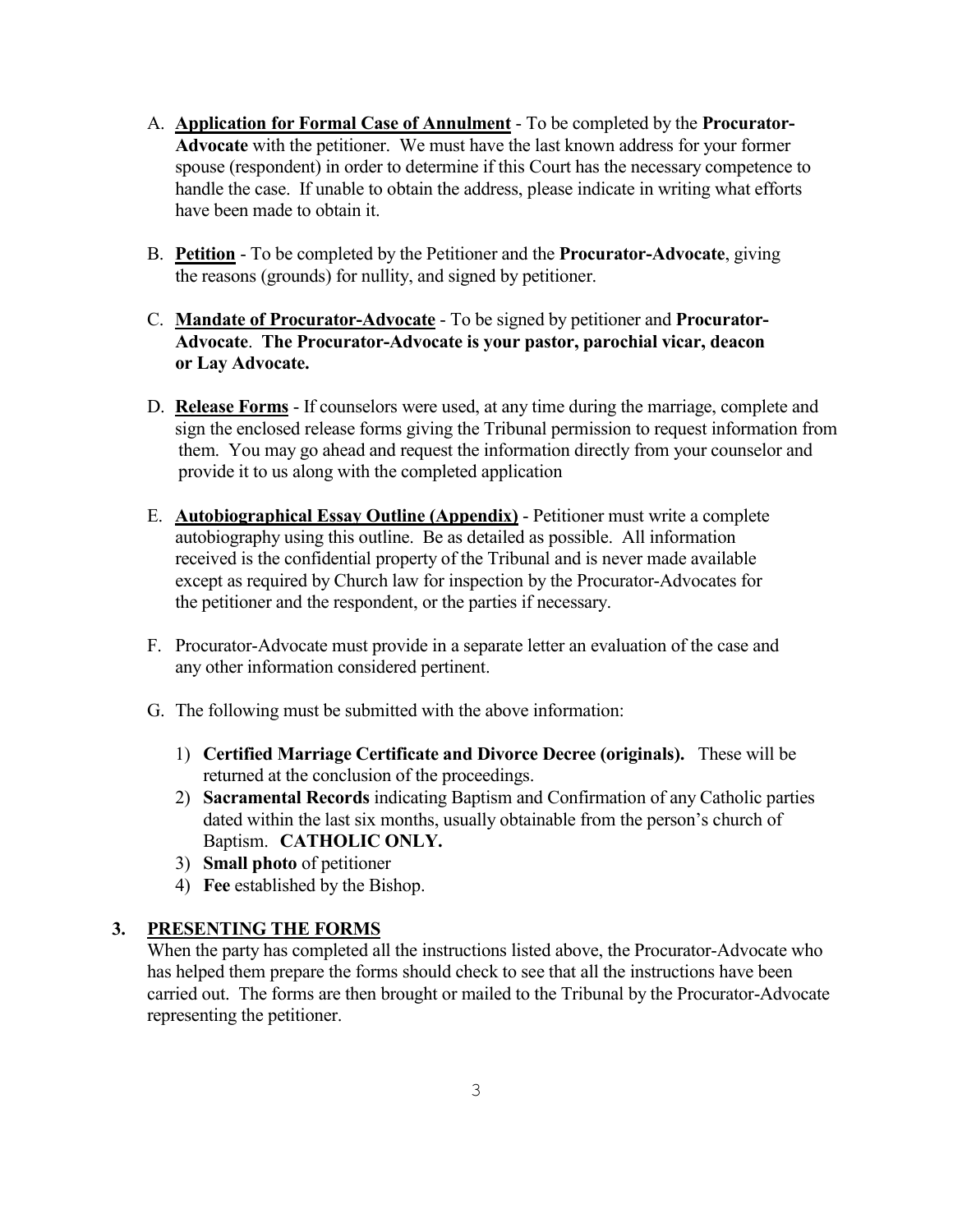# IT IS IMPORTANT THAT THE PERSON PRESENTING THE PETITION RETAIN A COPY OF WHAT HE OR SHE HAS WRITTEN AND ALL DOCUMENTS SHOULD SOMETHING HAPPEN TO THE FORMS IN THE MAIL.

### 4. REVIEW BY THE JUDICIAL VICAR

 The Judicial Vicar, appointed by the Bishop, reviews the information you have submitted and decides whether there is sufficient reason to accept the case. Not all cases can be accepted (either because the major reasons for the breakdown of the marriage are not sufficient or evidence to prove the nullity of the marriage does not exist). If the Petition is not accepted you are so informed and you would have the right to appeal our determination.

#### 5. ACCEPTANCE OF CASE

 If the information on the initial application is complete and sufficient to begin the process of investigation, both parties will be informed within 4 weeks of the receipt of the of the Application for Formal Case for Annulment. At the same time, you will be informed of the Protocol Number assigned to the case.

 If the information is incomplete, the Procurator-Advocate appointed by the person requesting a declaration of nullity will be asked to obtain the information before the Tribunal will begin work on the case.

#### 6. THE GROUNDS

 Your Procurator-Advocate will assist you in filling in the Petition. It is imperative that you and your Procurator-Advocate clearly state the major reasons upon which the validity of the marriage bond is being questioned. Such reasons do not need to be stated in canonical language nor do you need to state a precise canonical ground unless you are certain of the canonical ground.

 There are many grounds that the Tribunal may use to investigate the nullity of marriage. A few of them are as follows:

- a. **SIMULATION:** This ground points out that one or both parties entered the marriage positively intending against one of the three goods of marriage. They are: CONTRA BONUM PROLIS that they intended not to allow children in the marriage; CONTRA BONUM FIDEI, that they intended not to be faithful in the marriage; and CONTRA BONUM SACRAMENTI that they did not intend a permanent marriage and in many cases thought they could always get a divorce if the marriage did not work. "If either or both parties through a positive act of the will should exclude marriage itself, some essential element of or an essential property of marriage, it is invalidly contracted." (Canon 110l, §2)
- b. FORCE AND FEAR: This ground attempts to prove that one or both of the parties was forced or pressured to marry the other person. This can happen, for example, when parents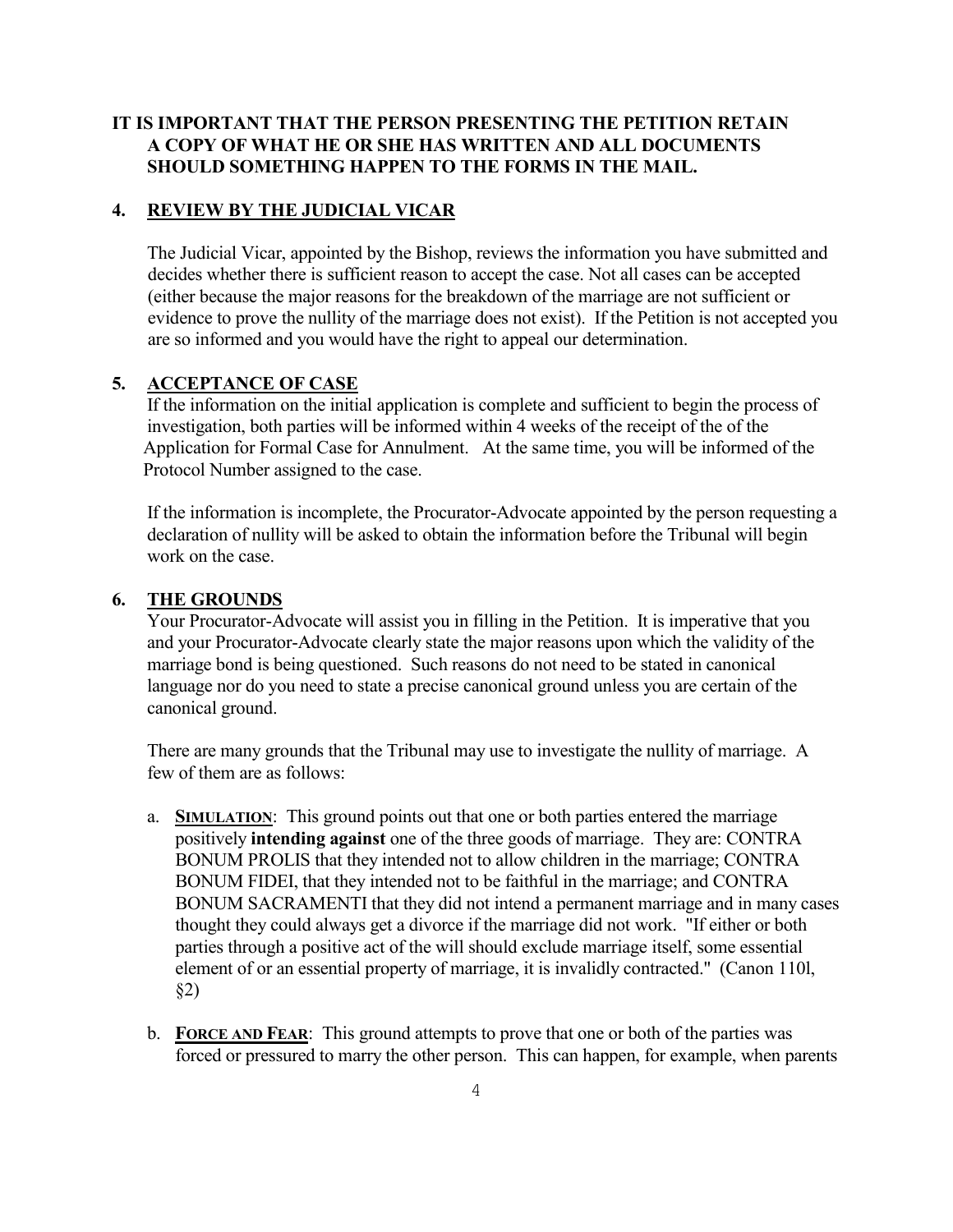may give undue pressure for their son or daughter to marry, or a couple thought that there was absolutely no choice to marry possibly because the woman was pregnant. "A marriage is invalid if it is entered into due to force or grave fear inflicted from outside the person, even when inflicted unintentionally, which is of such a type that the person is compelled to choose matrimony in order to be free from it." (Canon 1103).

- c. INABILITY TO ASSUME AND FULFILL THE ESSENTIAL OBLIGATIONS OF MARRIAGE: This ground looks at the psychological ability of a person to fulfill the obligations of marriage. "They are incapable of contracting marriage because they are not able to assume the essential obligations of marriage for causes of a psychic nature." (Canon 1095, §3).
- d. **DEFECT OF DISCRETION OF JUDGMENT:** This ground considers the incapacity of the intellect to make a mature evaluation of and the will to make a free choice for marriage. This incapacity is examined at the time of consent to marriage. The code of Canon Law states: "They are incapable of contracting marriage who suffers from a grave defect of discretion of judgment concerning the essential matrimonial rights and duties mutually to be handed over and accepted." (Canon 1095, §2).

 These are a few of the more common grounds Tribunals may use for the investigation of the nullity of marriage.

#### 7. CONTACT OF THE OTHER SPOUSE

 The party presenting the application is called the petitioner. The former spouse is called the respondent. When the application is accepted, the respondent is contacted by mail and offered four weeks (28 days) to respond to our request for his or her cooperation. Church Law and justice demand that such an opportunity be afforded. The former spouses are never asked to appear in the Tribunal together.

#### 8. CONTACT OF THE WITNESSES

 If your case is accepted, the witnesses named by you (and by your former spouse) are contacted initially by mail and offered four weeks (28 days). They are asked not to divulge any information sought or provided during the course of the investigation. The information they provide is used so that the Tribunal may come to a better understanding of the circumstances surrounding the backgrounds of both parties before they met, how they met, how they arrived at the decision to marry, and how the marriage was lived out according to their recollection.

 Upon receipt of witness information, the witness may be contacted by telephone or by mail for further clarification of their responses. They may also be asked to come to the Tribunal for a personal interview. This is done, generally, by the Auditor appointed in the case.

 After all the witness testimony has been received, the petitioner and the respondent (if the respondent participates fully) may be requested by letter to set up an appointment at the Tribunal for psychological testing and an interview. They are invited to have their Procurator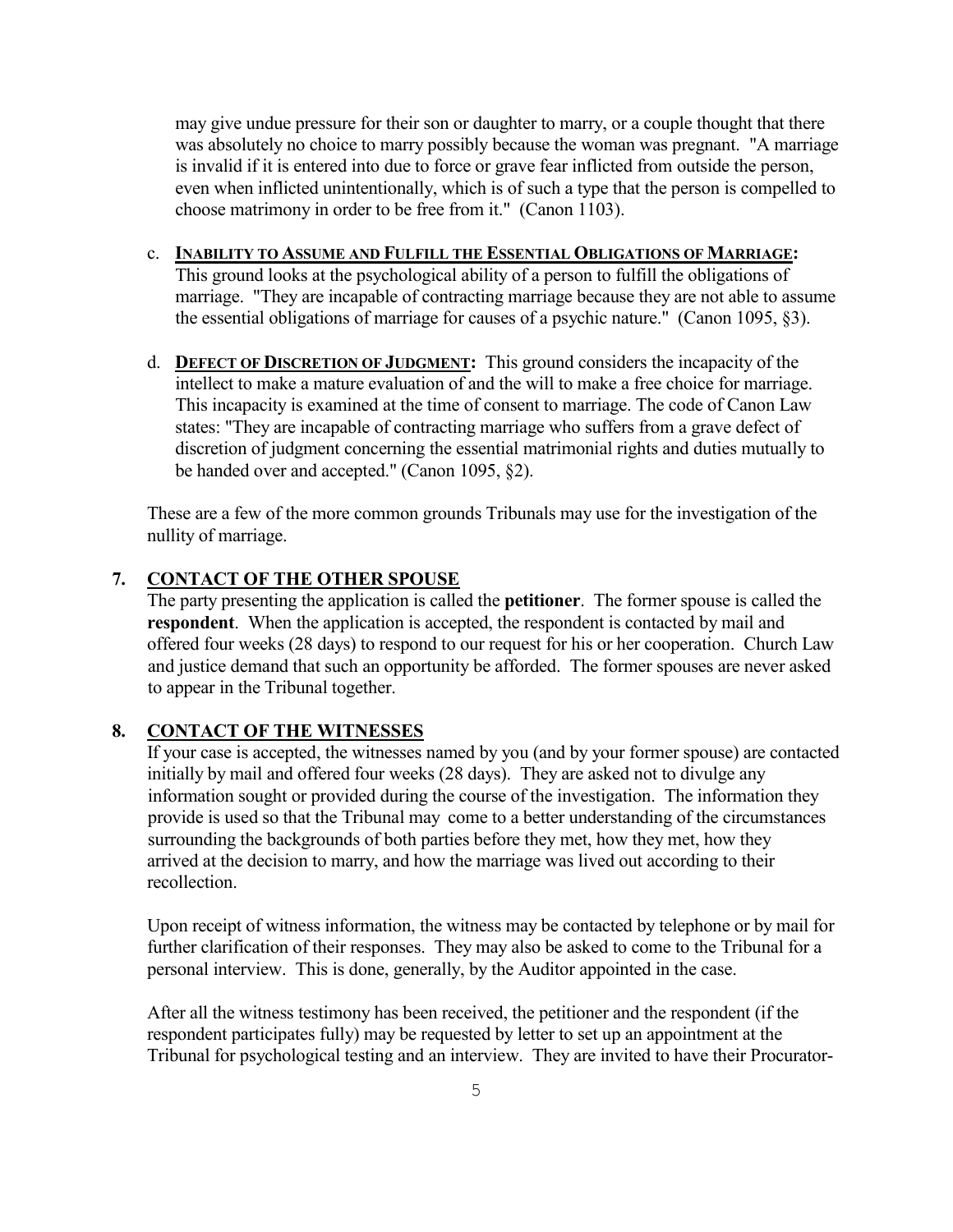Advocate present for the interview. The interview usually takes place with the Judge assigned to the case. The Defender of the Bond may be present. It is the duty of the Defender to defend the bond of marriage. It may be necessary to have an Expert review the testimony provided in the case and submit their observations.

#### 9. STATUS INQUIRIES

 In order to protect the confidential information provided in a case, the policy of the Tribunal is to speak on the telephone with the Procurator-Advocate of the parties only. The parties are requested not to call the Tribunal except to set up appointments.

#### 10. FORMAL DECISIONS

 When all the information has been gathered into the case, the Acts are published (open for examination) only to the parties and their advocates, and if the parties wish to add any other testimony, they will have to present it to the Tribunal within the time stated in the letter. After the stated time the parties through their Procurator-Advocates are notified by mail of the conclusion of the case.

 The case is then reviewed by the Defender of the Bond who gives written comments regarding the bond of the union. The Procurator-Advocates of the parties may also present written comments in their behalf. Once these comments are received, the Judge reviews the entire file and renders a decision. When the decision is rendered, the parties and their Procurator- Advocates are notified by mail.

## 11. APPEAL

 The Defender of the Bond and the parties have the right to appeal the decision (whether Affirmative or Negative) of the First Instance court, within fifteen (15) days of the Publication of the Sentence, to the Second Instance Court of Appeal or to the Roman Rota.

#### 12. REMARRIAGE

 This is not automatic. A "Declaration of Nullity" regarding a past marriage does not mean that one is automatically prepared and ready for another marriage. If, for example, an ecclesiastical declaration of nullity is granted and you are already in a second marriage that is only civilly recognized, your parish priest, deacon or administrator prepares you through a series of talks and instructions to assist you in your preparation for and understanding of the Church's teaching on marriage. Once this preparation is satisfactorily completed, you will follow the requirements for exchanging vows in a Catholic marriage ceremony. In this way, your civil marriage may be convalidated by the Church.

\*\*\*\*NOTE\*\*\*\*No priest, deacon or administrator in the Diocese is allowed to assign even a tentative date for a subsequent marriage in the Catholic Church until you have in your possession a Decree of Execution of the Sentence which indicates that an Affirmative Sentence and Decision has been made by the First Instance Court.